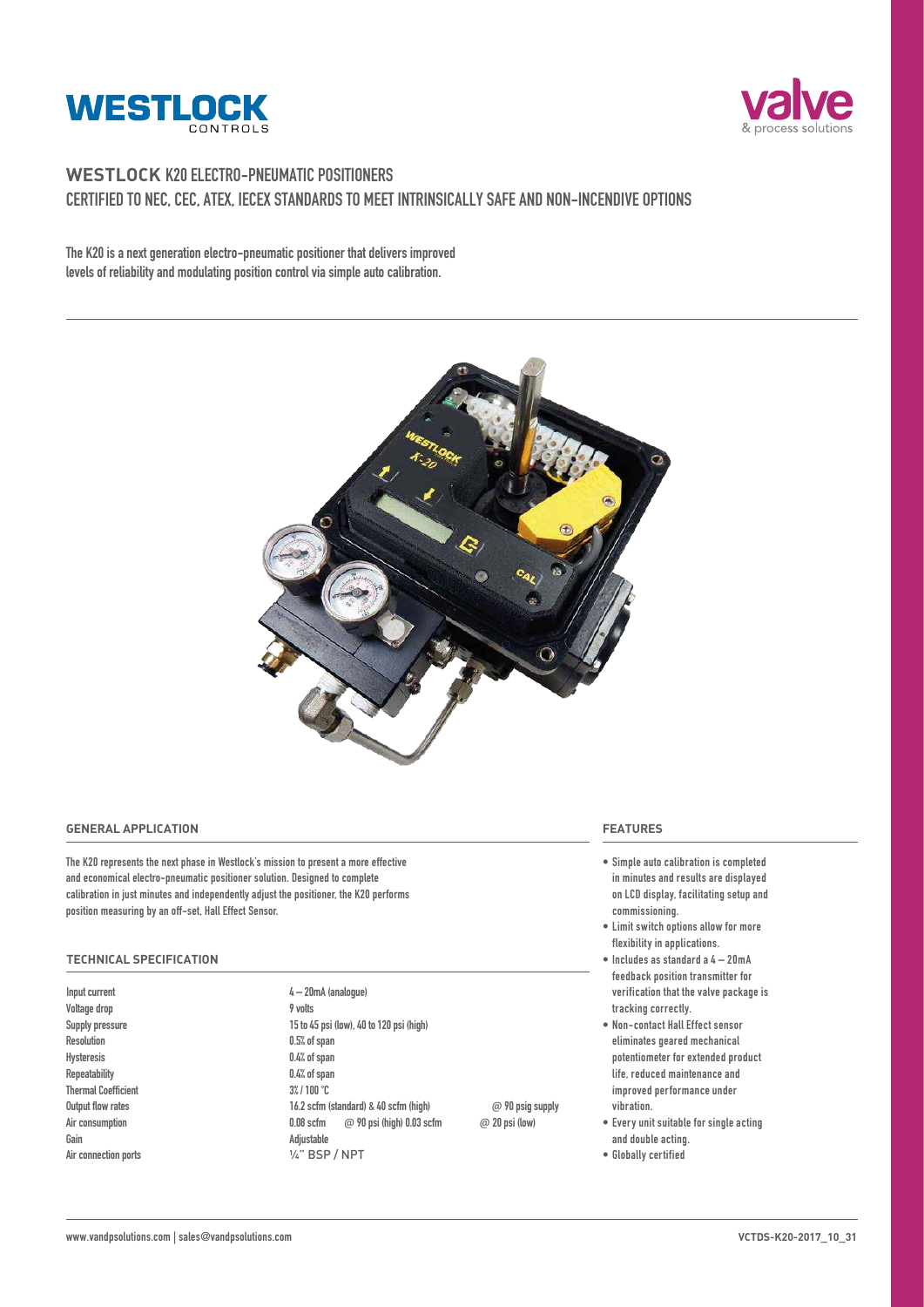## **WESTLOCK** K20 ELECTRO-PNEUMATIC POSITIONERS **CERTIFIED TO NEC, CEC, ATEX, IECEX STANDARDS TO MEET INTRINSICALLY SAFE AND NON-INCENDIVE OPTIONS**



#### **TECHNICAL DATA**

| <b>Agency approvals</b><br>Intrinsically Safe |                                                                                                                                                                                                                         |                                                                                                                                                                                                                 |
|-----------------------------------------------|-------------------------------------------------------------------------------------------------------------------------------------------------------------------------------------------------------------------------|-----------------------------------------------------------------------------------------------------------------------------------------------------------------------------------------------------------------|
| ATEX and IECEx                                | (Engineered Resin or Stainless Steel enclosure)<br>$II$ 1G<br>Ex ia IIC T4 Ga<br>Ta = -40°C to +85°C Ta = -40°C to +85°C                                                                                                |                                                                                                                                                                                                                 |
|                                               | (Aluminum enclosure)                                                                                                                                                                                                    | Magnum XT-90 hermetically sealed<br>proximity switch                                                                                                                                                            |
|                                               | II1G<br>II 2D<br>Ex ia IIC T4 Ga<br>Ex tb IIIC T87 Db<br>Ta = -40°C to +85°C Ta = -40°C to +85°C                                                                                                                        | Hermetically-sealed proximity switches with<br>either pure tungsten or rhodium contacts for use<br>with low power I/O's to provide longer contact life.                                                         |
| North America                                 | (Stainless Steel or Resin)<br>Class I, Div. 1, Groups A, B, C & D, T4;<br>Class I, Zone 0, AEx/Ex ia IIC T4 Ga;<br>Type 4X, IP 65<br>Class I, Div. 2, Groups A, B, C & D; T4;                                           | <b>SPDT</b> mechanical switch V3                                                                                                                                                                                |
|                                               | Type 4X, IP 65                                                                                                                                                                                                          | A V3 (single pole double throw) mechanical<br>switch (Form C).                                                                                                                                                  |
|                                               | (Aluminum Only)<br>Class I, Div. 1, Groups A, B, C & D, T4;<br>Class II, Div. 1, Groups E, F & G;<br>Class III:<br>Class I, Zone 0, AEx/Ex ia IIC T4 Ga;<br>Class II, Zone 21, AEx/Ex tb IIIC T87 Db;<br>Type 4X, IP 65 |                                                                                                                                                                                                                 |
| Non-Incendive                                 | Class I, Div. 2, Groups A, B, C & D, T4;<br>Class II, Div. 2, Groups F & G;<br>Class III:<br>Type 4X, IP 65                                                                                                             | P+F NJ2-V3-N inductive proximity sensor<br>Intrinsically Safe<br>A solid state inductive proximity sensor which<br>is available in NAMUR output. It is ideal for<br>use in devices within potentially explosive |

Note: The switch options are approved for hazardous locations.(Mech. Switch option not for use in Division 2 North America).

#### **MATERIAL OF CONSTRUCTION**

| Housing / Cover | Engineered resin, aluminum & CF8M (316) stainless steel |
|-----------------|---------------------------------------------------------|
| Manifold        | Anodized aluminum or stainless steel                    |
| Conduit         | M20 / M25 / 3/4" NPT                                    |
| Shaft           | Stainless steel                                         |
| Hardware        | Stainless steel                                         |

**SWITCH OPTIONS**





**P+F NJ2-V3-N inductive proximity sensor** hich is available in NAMUR output. It is ideal for use in devices within potentially explosive atmospheres.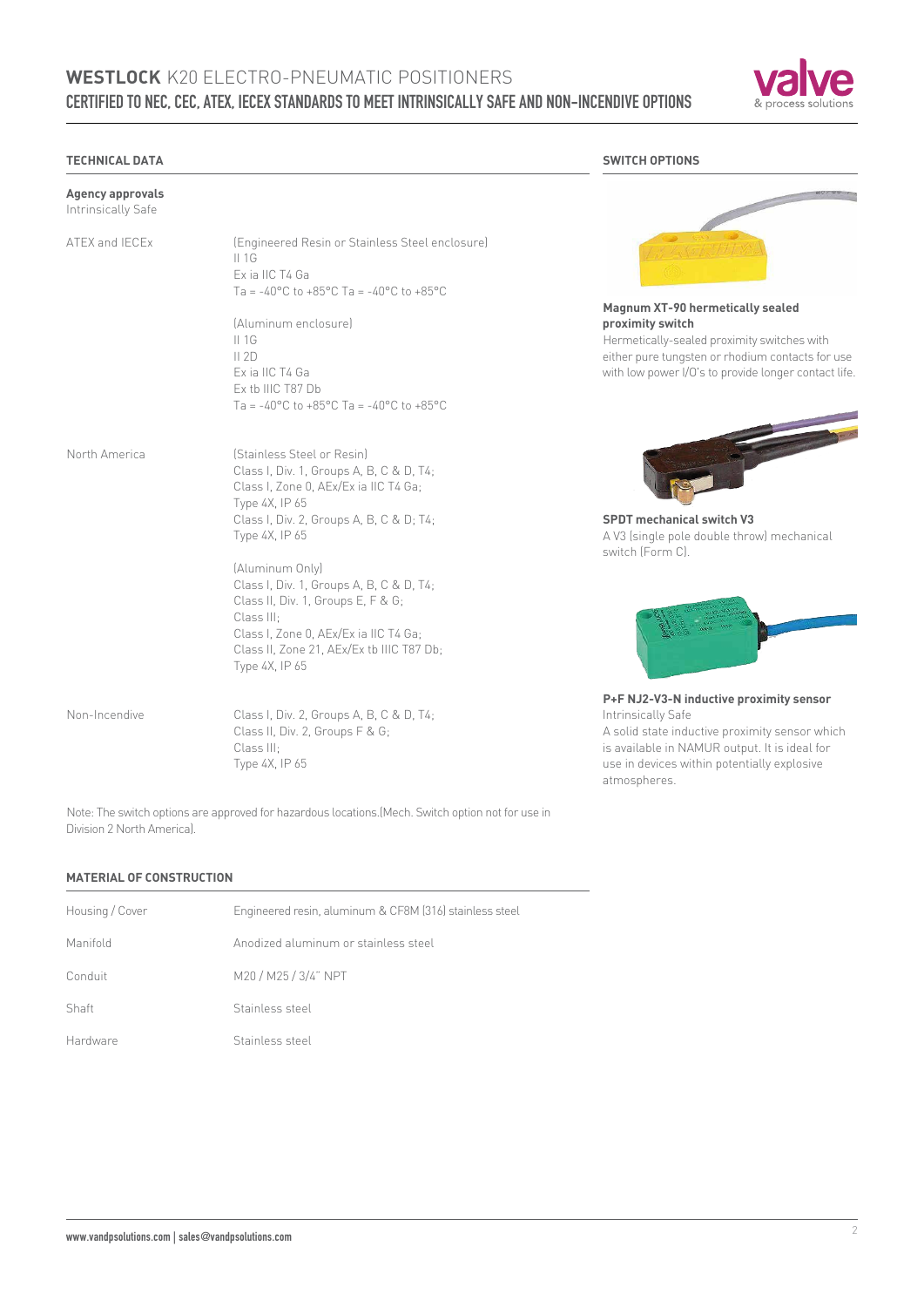## **WESTLOCK** K20 ELECTRO-PNEUMATIC POSITIONERS **CERTIFIED TO NEC, CEC, ATEX, IECEX STANDARDS TO MEET INTRINSICALLY SAFE AND NON-INCENDIVE OPTIONS**



#### **GA DRAWING**

CONDUIT ENTRY

#### **SIMPLE CALIBRATION**

- Easy to use auto-calibration via button assumes Low is 4mA and High is 20mA
	- Manual Low/High Calibration with 'value' options for closed and open positions
	- Full Manual Calibration accommodating: o Forward Gain/Reverse Gain
		- o Drop Off
		-
		- o Zero Adjust
		- o Span Adjust
		- o Forward or Reverse Acting
		- o Long Cal For larger actuators to avoid timeout of calibration
		- o Split Range Applications



### **MOUNTING OPTIONS**

| <b>CONDUIT ENTRY</b> | OUTSIDE MOUNTING<br><b>PATTERN</b> | INSIDE MOUNTING<br><b>PATTERN</b> | HOUSING MATERIAL |  |  |
|----------------------|------------------------------------|-----------------------------------|------------------|--|--|
| $3/4$ "-14 NPT       | $5/16 - 18$                        | N/A                               | Resin            |  |  |
| $3/4$ "-14 NPT       | $5/16 - 18$                        | $M6 \times 1$                     | Metal            |  |  |
| $M25 \times 1.5$     | M8 x 1.25                          | $M6 \times 1$                     | All              |  |  |
| $M$ 20 x 1.5         | M8 x 1.25                          | $M6 \times 1$                     | All              |  |  |